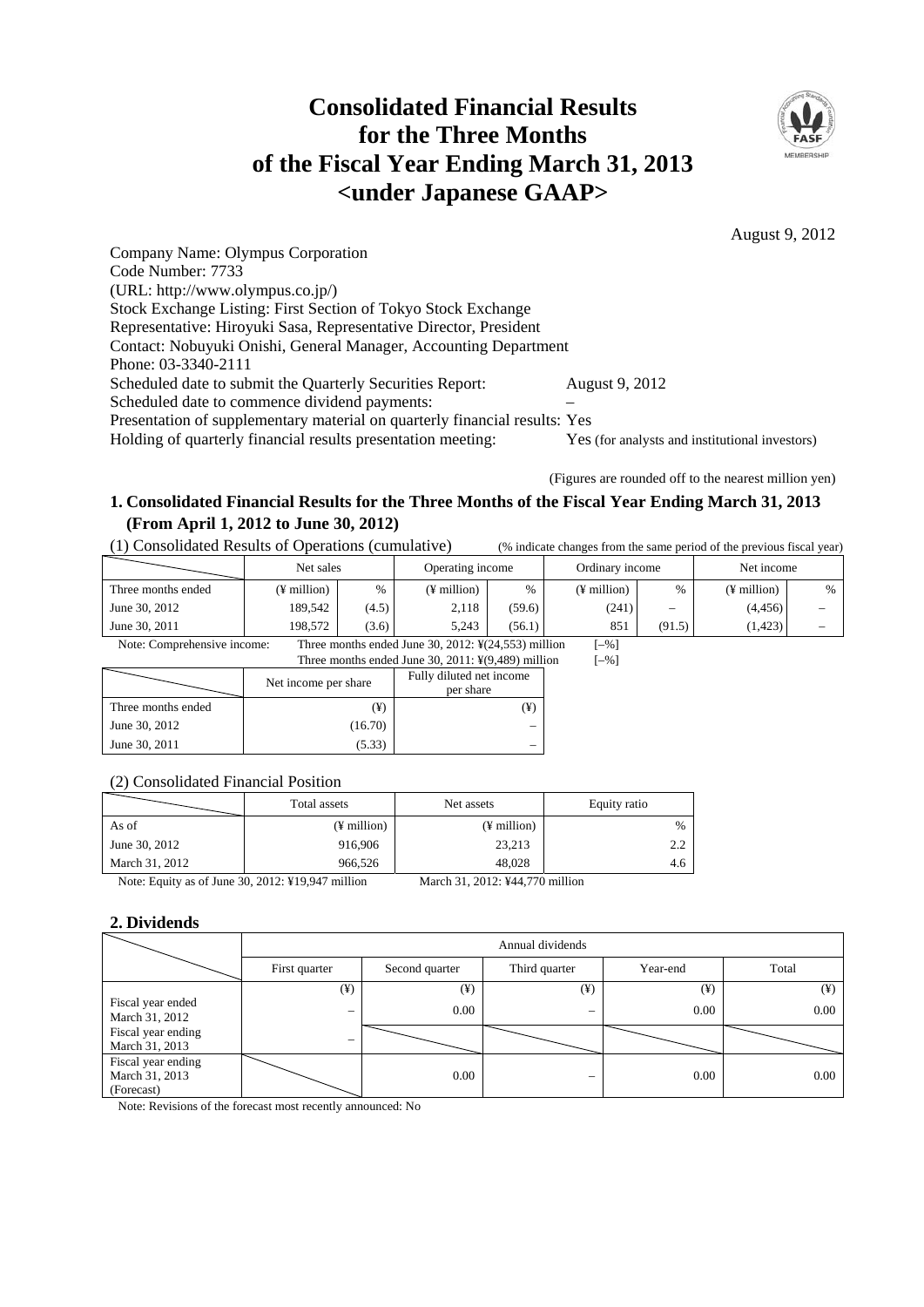## **3. Forecast of Consolidated Financial Results for the Fiscal Year Ending March 31, 2013 (From April 1, 2012 to March 31, 2013)** <sup>(%</sup> indicate changes from the same period of the previous fiscal year)

|            | Net sales   |               | Operating income |      | Ordinary income |               | Net income  |      | Net income<br>per share |
|------------|-------------|---------------|------------------|------|-----------------|---------------|-------------|------|-------------------------|
|            | (¥ million) | $\frac{0}{0}$ | (¥ million)      | %    | (¥ million)     | $\frac{0}{6}$ | (¥ million) | $\%$ | ¥)                      |
| Six months | 427,000     | 3.0           | 22,000           | 25.5 | 7.400           | (21.9)        | 2,000       | -    | 7.49                    |
| Full year  | 920,000     | 8.4           | 50,000           | 40.8 | 21.000          | 17.5          | 7.000       | —    | 26.23                   |

Note: Revisions of the forecast most recently announced: Yes

#### **\* Notes**

- (1) Changes in significant subsidiaries during the three months under review (changes in specified subsidiaries resulting in the changes in scope of consolidation): No
- (2) Application of special accounting for preparing quarterly consolidated financial statements: Yes
- (3) Changes in accounting policies, changes in accounting estimates, and restatement of prior period financial statements after error corrections
	- 1) Changes in accounting policies due to revisions to accounting standards, and other regulations: No
	- 2) Changes in accounting policies due to other reasons: No
	- 3) Changes in accounting estimates: No
	- 4) Restatement of prior period financial statements after error corrections: No
- (4) Total number of issued shares (common stock)
	- 1) Total number of issued shares at the end of the period (including treasury stock)

| Average number of shares during the period (cumulative from the beginning of the fiscal year) |
|-----------------------------------------------------------------------------------------------|
|                                                                                               |
|                                                                                               |
|                                                                                               |

\* Indication regarding execution of quarterly review procedures

This quarterly financial results report is not subject to the quarterly review procedures in accordance with the Financial Instruments and Exchange Law. At the time of disclosure of this quarterly financial results report, however, the quarterly review procedures to the quarterly consolidated financial statements are completed.

\* Proper use of the forecast of financial results, and other special matters

The forward-looking statements, including forecast of financial results, contained in these materials are based on information currently available to the Company and on certain assumptions deemed to be reasonable. Actual business and other results may differ substantially due to various factors. Please refer to the section of "Qualitative Information Regarding Forecast of Consolidated Financial Results" on page 4 of the attached material to the quarterly financial results report for the suppositions that form the assumptions for the forecast and cautions concerning the use thereof.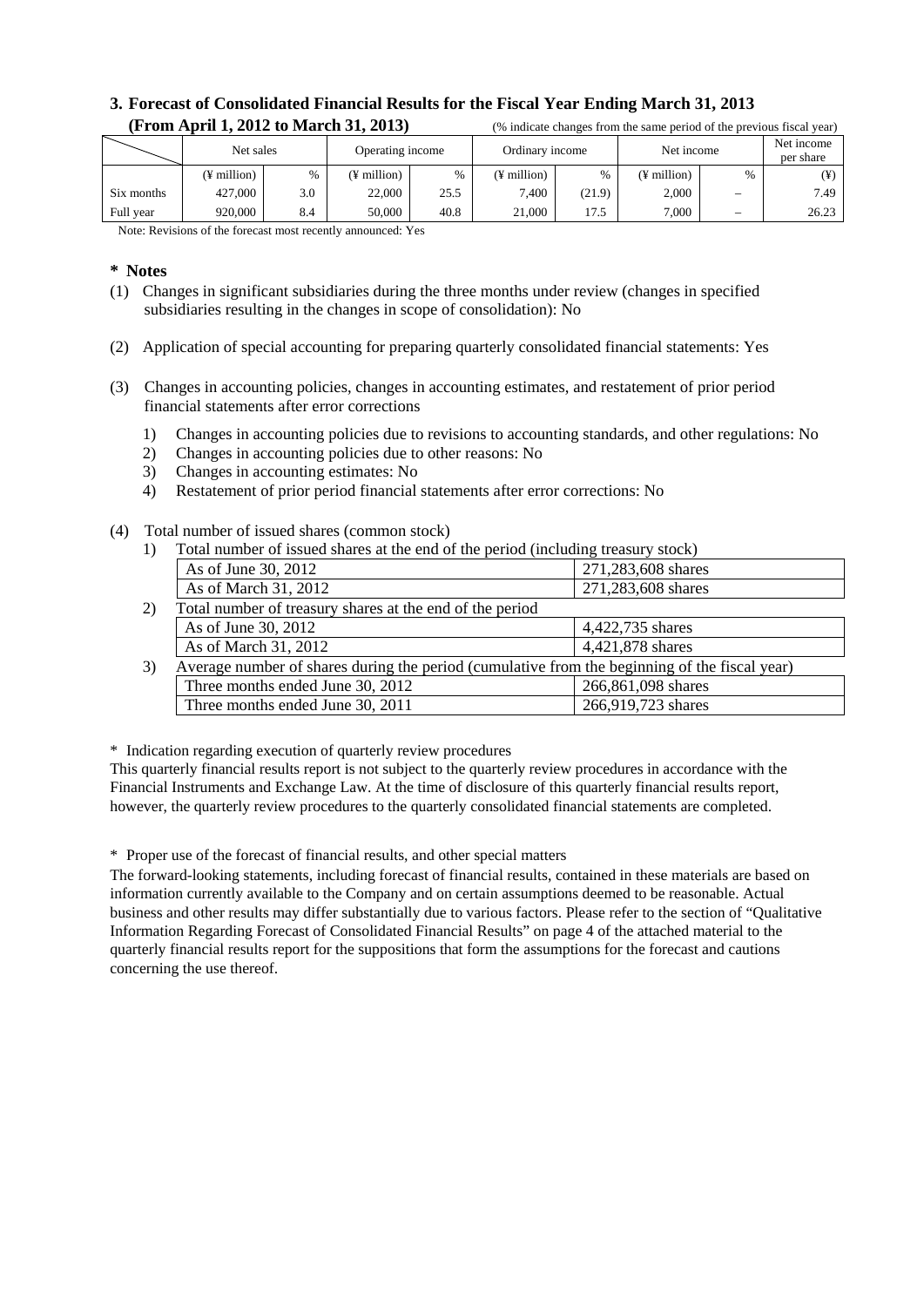# **Attached Material**

# **Contents**

| 1.  |                                                                                                  |  |
|-----|--------------------------------------------------------------------------------------------------|--|
| (1) |                                                                                                  |  |
| (2) |                                                                                                  |  |
| (3) | Qualitative Information Regarding Forecast of Consolidated Financial Results  4                  |  |
| 2.  |                                                                                                  |  |
| (1) |                                                                                                  |  |
| (2) | Application of Special Accounting for Preparing Quarterly Consolidated Financial Statements 5    |  |
| (3) | Changes in Accounting Policies, Changes in Accounting Estimates, and Restatement of Prior Period |  |
|     |                                                                                                  |  |
| 3.  |                                                                                                  |  |
| 4.  |                                                                                                  |  |
| (1) |                                                                                                  |  |
| (2) | Quarterly Consolidated Statements of Income and Quarterly Consolidated Statements of             |  |
|     |                                                                                                  |  |
|     |                                                                                                  |  |
|     |                                                                                                  |  |
| (3) |                                                                                                  |  |
| (4) |                                                                                                  |  |
| (5) |                                                                                                  |  |
| (6) |                                                                                                  |  |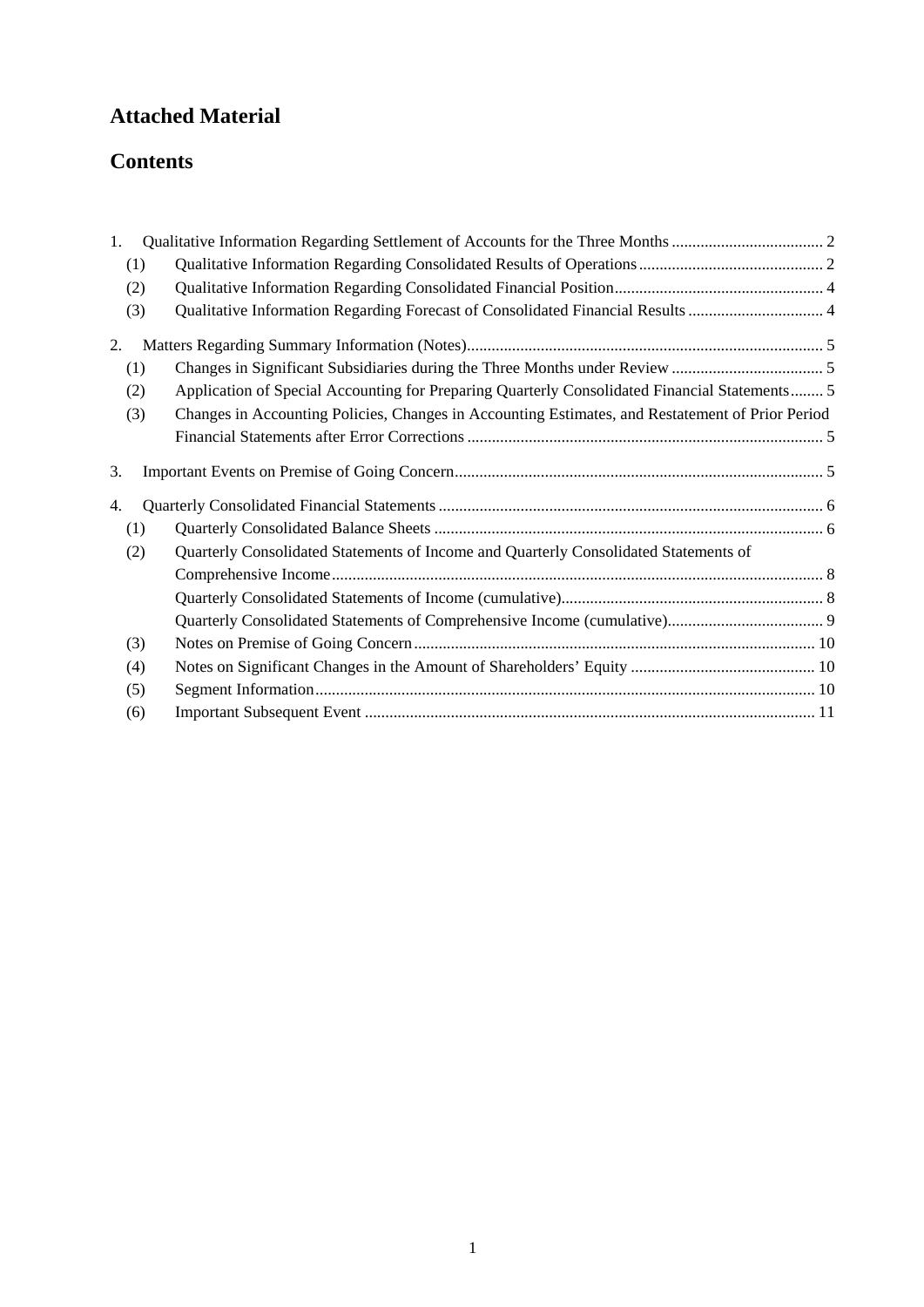### <span id="page-3-0"></span>**1. Qualitative Information Regarding Settlement of Accounts for the Three Months**

#### <span id="page-3-1"></span>(1) Qualitative Information Regarding Consolidated Results of Operations

The Company has amended past financial statements in relation to its past postponing of the recognition of losses, which it announced in a press release published on November 8, 2011. Regarding Annual Securities Reports and the like, the Company filed amendment reports on December 14 and 26, 2011 and June 29, 2012. The Company announced amendments to its past consolidated financial results on December 28, 2011 and April 26, 2012. All year-on-year comparisons in the following description are based on amended quarterly consolidated financial statements, etc.

In the global economy during the three months ended June 30, 2012, the situation remained uncertain, mainly because of concerns about the future associated with the European sovereign debt crisis, high unemployment rates in the U.S. and slower growth rates in China and emerging countries. In the Japanese economy, conditions continued to be difficult owing to such factors as ongoing deflation in addition to restrictions on electricity supply and the yen's tendency to appreciate in exchange rates, despite signs of a moderate rebound driven partly by demand related to recovery from the earthquake.

Faced with this business environment, the Olympus Group formulated the "Medium-Term Vision," which has the fiscal year ending March 31, 2013 as its starting year, under the new management team that assumed office on April 20, 2012. Positioning "back to basics," "One Olympus" and "profitable growth" as its operating policies under the new management structure, the Group began implementing initiatives under the basic strategies of "rebuilding of the business portfolio and optimal allocation of management resources," "review of cost structures," "restoration of financial health" and "restructuring of governance."

The Olympus Group's overall consolidated net sales decreased over the three months of the fiscal year under review, despite increases in the Medical Systems Business and the Information & Communication Business, and amounted to ¥189,542 million (down 4.5% year on year). Operating income was ¥2,118 million (down 59.6% year on year), mainly due to the recognition of operating losses in the Life Science and Industrial Systems Business and the Imaging Systems Business, despite an increase in the Medical Systems Business. Ordinary loss was ¥241 million (compared with ordinary income of ¥851 million in the same period of the previous fiscal year), primarily because of the decline in operating income. In addition, there was a net loss of ¥4,456 million (compared to a net loss of ¥1,423 million in the same period of the previous fiscal year), due to factors such as the recording of ¥1,818 million in extraordinary losses, and ¥2,311 million in income taxes.

Regarding foreign exchange, the yen appreciated against both the U.S. dollar and the euro compared to the same period of the previous fiscal year. The average exchange rate during the period was ¥80.20 against the U.S. dollar (¥81.74 in the same period of the previous fiscal year) and ¥102.91 against the euro (¥117.40 in the same period of the previous fiscal year), which caused net sales and operating income to drop by ¥6,100 million and ¥2,600 million, respectively, year on year.

Operating results by segment are shown below. Operating income/loss of each segment coincides with segment profit/loss of each corresponding reportable segment.

#### **Medical Systems Business**

Consolidated net sales in the Medical Systems Business during the three months amounted to ¥78,402 million (up 1.0% year on year), while operating income amounted to ¥12,378 million (up 13.4% year on year).

There was a sales increase in the Medical Systems Business because sales recovered from the previous fiscal year, which was affected by the earthquake disaster, while sales expanded steadily in the markets of emerging countries such as China. Since the new gastrointestinal endoscope product "EVIS EXERA III," which was launched in this fiscal year, was put on sale only recently, this product is expected to have a full-fledged impact on results from the second quarter.

Operating income in the Medical Systems Business increased as a result of the increase in sales and a reduction in cost of sales.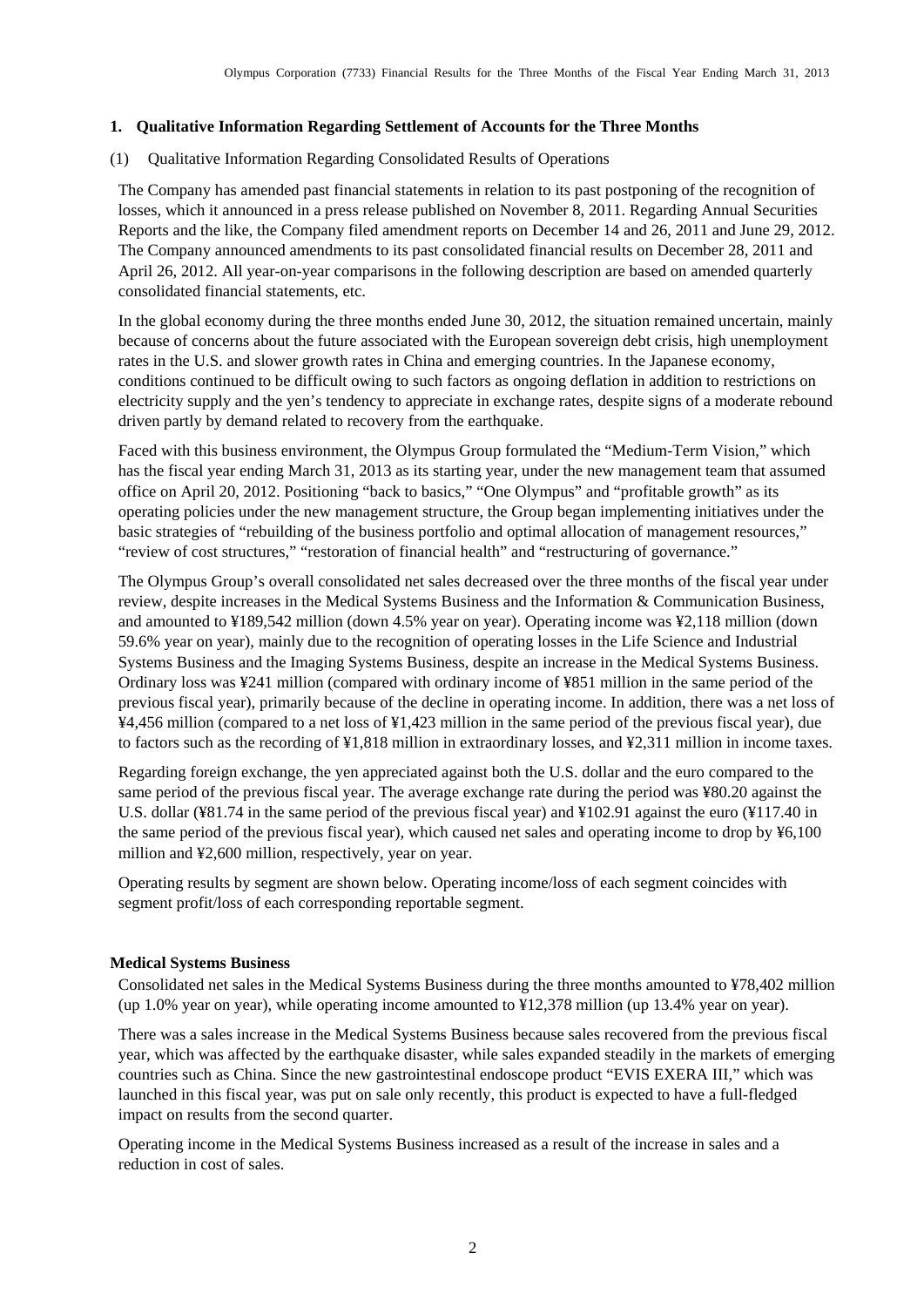#### **Life Science and Industrial Systems Business**

Consolidated net sales in the Life Science and Industrial Systems Business during the three months amounted to ¥17,697 million (down 14.0% year on year), while operating loss amounted to ¥403 million (compared with an operating income of  $\frac{1}{2}$  million in the same period of the previous fiscal year).

The Life Science and Industrial Systems Business had a decline in sales because of foreign exchange effects and a tendency to constrain capital investment in response to deterioration in market conditions, mainly in Europe, which had an impact on sales in both the fields of life science and industry.

The industrial field remained in profit despite a year-on-year decline, while in the life science field the operating loss was reduced from that of the same period of the previous fiscal year. Even so, an operating loss was recognized in the Life Science and Industrial Systems Business as a whole.

#### **Imaging Systems Business**

Consolidated net sales in the Imaging Systems Business during the three months amounted to ¥28,849 million (down 15.8% year on year), while operating loss amounted to ¥1,533 million (compared with an operating income of ¥370 million in the same period of the previous fiscal year).

Sales of the "OLYMPUS OM-D E-M5," the compact, lightweight and high-performance camera that is in conformity with the "Micro Four Thirds System" standard and equipped with an electronic viewfinder, remained robust, and sales in the digital single-lens camera field grew substantially. In the compact camera field, however, competition became more intense because the number of units sold declined in the market as a whole. As a result, there was a decline in sales in the Imaging Systems Business overall.

As a result of the decline in sales, operating loss was recognized in the Imaging Systems Business.

### **Information & Communication Business**

Consolidated net sales for the Information & Communication Business during the three months amounted to ¥53,865 million (up 2.4% year on year), while operating income amounted to ¥548 million (down 45.9% year on year).

Net sales in the Information & Communication Business increased because sales of smartphones remained strong, however, operating income declined mainly because of an increase in personnel expenses to strengthen the sales structure for smartphones.

#### **Others**

Consolidated net sales for other businesses during the three months amounted to ¥10,729 million (down 20.4% year on year) and operating loss was ¥1,052 million (compared with an operating loss of ¥1,140 million in the same period of the previous fiscal year).

Net sales for other businesses were down owing to the withdrawal from the inkjet printer business.

Operating loss in other businesses was reduced due to progress in the disposal of some unprofitable businesses.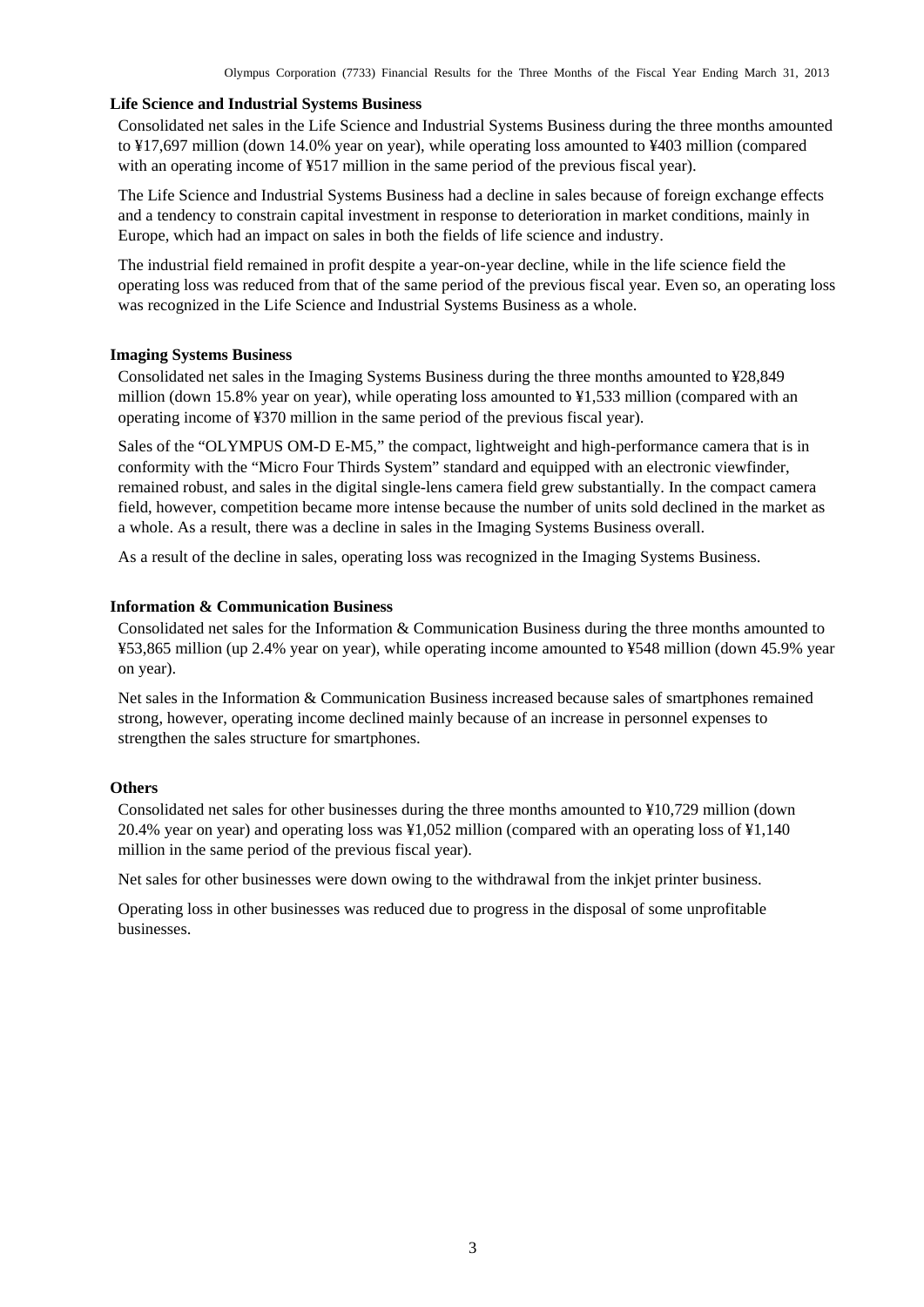<span id="page-5-0"></span>(2) Qualitative Information Regarding Consolidated Financial Position

As of the end of the first quarter, total assets decreased ¥49,620 million compared to the end of the previous fiscal year to ¥916, 906 million.

This was primarily as a result of an increase in cash and time deposits of ¥4, 830 million, and decreases in notes and accounts receivable of ¥30, 606 million and goodwill of ¥6,575 million.

Total liabilities decreased ¥24,805 million compared to the end of the previous fiscal year to ¥893,693 million due mainly to decreases in notes and accounts payable of ¥16,660 million, short-term borrowings of ¥2,306 million and long-term borrowings, less current maturities of ¥1,723 million.

Net assets decreased ¥24,815 million compared to the end of the previous fiscal year to ¥23,213 million, primarily due to a decrease in accumulated other comprehensive income of ¥20,151 million arising from fluctuations in foreign exchange and stock prices, etc.

As a result of the foregoing, equity ratio decreased from 4.6% as of the end of the previous fiscal year to 2.2%.

#### <span id="page-5-1"></span>(3) Qualitative Information Regarding Forecast of Consolidated Financial Results

In the forecast of consolidated financial results for the six months ending September 30, 2012, the forecast for net sales has been revised as indicated below, partly in consideration of the impact of recent intensification of competition in the Imaging Systems Business. However, the forecasts for operating income, ordinary income and net income remain as announced previously due to effort to further strengthen measures such as cost reductions and thorough management of costs.

Regarding the forecast of consolidated financial results for the full year ending March 31, 2013, the forecast figures announced on June 8, 2012 remain unchanged. Although the operating environment is expected to remain challenging, the Olympus Group will work to achieve the targets of the Medium-Term Vision, which was formulated under the new management team, for the first fiscal year of the plan. Average foreign exchange rates for the full year, which are a precondition for the forecast, are expected to be ¥80 per U.S. dollar and ¥100 per euro.

|                               |           |                                  |       |            | (Millions of yen)       |
|-------------------------------|-----------|----------------------------------|-------|------------|-------------------------|
|                               | Net sales | Operating income Ordinary income |       | Net income | Net income per<br>share |
| Previous Forecast (A)         | 432,000   | 22,000                           | 7.400 | 2,000      | 47.49                   |
| Revised Forecast (B)          | 427,000   | 22,000                           | 7.400 | 2.000      | 47.49                   |
| Increase (Decrease) (B-A)     | (5,000)   |                                  |       | –          |                         |
| Increase (Decrease) Ratio (%) | (1.2)     |                                  |       | –          |                         |

Six months of the fiscal year ending March 31, 2013

Fiscal year ending March 31, 2013

|                               |           |                                  |        |            | (Millions of yen)       |
|-------------------------------|-----------|----------------------------------|--------|------------|-------------------------|
|                               | Net sales | Operating income Ordinary income |        | Net income | Net income per<br>share |
| Previous Forecast (A)         | 920,000   | 50,000                           | 21,000 | 7,000      | 426.23                  |
| Revised Forecast (B)          | 920,000   | 50,000                           | 21,000 | 7,000      | 426.23                  |
| Increase (Decrease) (B-A)     |           |                                  |        |            |                         |
| Increase (Decrease) Ratio (%) |           |                                  |        |            |                         |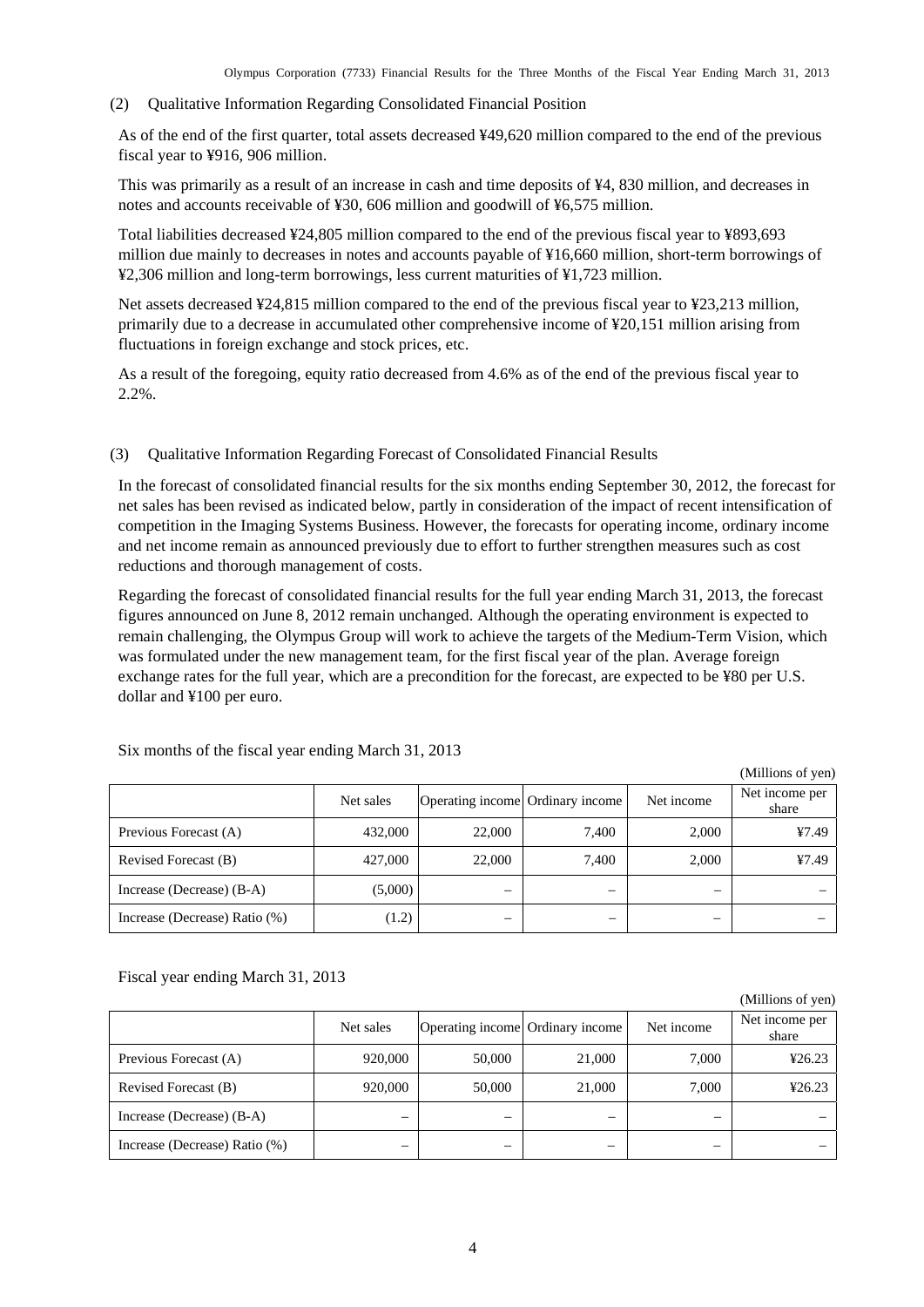#### <span id="page-6-0"></span>**2. Matters Regarding Summary Information (Notes)**

<span id="page-6-1"></span>(1) Changes in Significant Subsidiaries during the Three Months under Review

No items to report

<span id="page-6-2"></span>(2) Application of Special Accounting for Preparing Quarterly Consolidated Financial Statements

Taxes are calculated first by reasonably estimating the effective tax rates after applying tax effect accounting against income before provision for income taxes for the fiscal year including the first quarter under review, and next by multiplying the quarterly income before provision for income taxes by such estimated effective tax rates.

<span id="page-6-3"></span>(3) Changes in Accounting Policies, Changes in Accounting Estimates, and Restatement of Prior Period Financial Statements after Error Corrections

No items to report

#### <span id="page-6-4"></span>**3. Important Events on Premise of Going Concern**

No items to report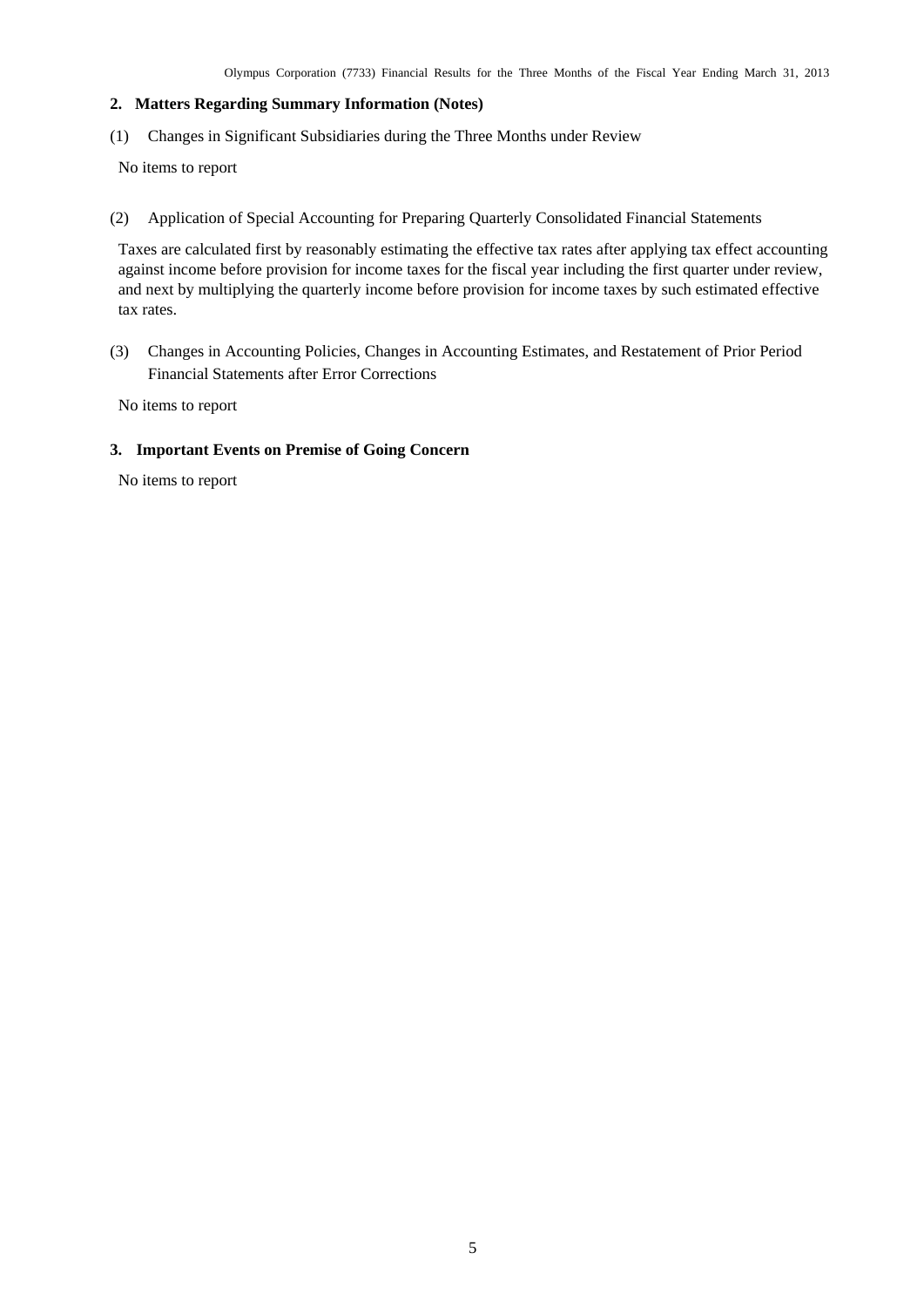# <span id="page-7-0"></span>**4. Quarterly Consolidated Financial Statements**

# (1) Quarterly Consolidated Balance Sheets

<span id="page-7-1"></span>

|                                    |                      | (Millions of yen)   |
|------------------------------------|----------------------|---------------------|
|                                    | As of March 31, 2012 | As of June 30, 2012 |
| <b>ASSETS</b>                      |                      |                     |
| Current assets                     |                      |                     |
| Cash and time deposits             | 200,088              | 204,918             |
| Notes and accounts receivable      | 150,594              | 119,988             |
| Merchandise and finished goods     | 61,963               | 64,482              |
| Work in process                    | 19,191               | 19,920              |
| Raw materials and supplies         | 21,339               | 19,798              |
| Other current assets               | 76,481               | 78,043              |
| Allowance for doubtful accounts    | (3,098)              | (3,209)             |
| Total current assets               | 526,558              | 503,940             |
| <b>Fixed assets</b>                |                      |                     |
| Property, plant and equipment      |                      |                     |
| Buildings and structures, net      | 55,925               | 53,224              |
| Machinery and equipment, net       | 10,535               | 10,220              |
| Tools, furniture and fixtures, net | 38,580               | 39,257              |
| Land                               | 15,931               | 15,649              |
| Lease assets, net                  | 5,706                | 5,912               |
| Construction in progress           | 1,131                | 1,302               |
| Net property, plant and equipment  | 127,808              | 125,564             |
| Intangible assets                  |                      |                     |
| Goodwill                           | 124,465              | 117,890             |
| Others                             | 72,680               | 69,192              |
| Total intangible assets            | 197,145              | 187,082             |
| Investments and other assets       |                      |                     |
| Investment securities              | 51,318               | 43,756              |
| Other assets                       | 71,593               | 65,238              |
| Allowance for doubtful accounts    | (7, 896)             | (8,674)             |
| Total investments and other assets | 115,015              | 100,320             |
| Total fixed assets                 | 439,968              | 412,966             |
| Total assets                       | 966,526              | 916,906             |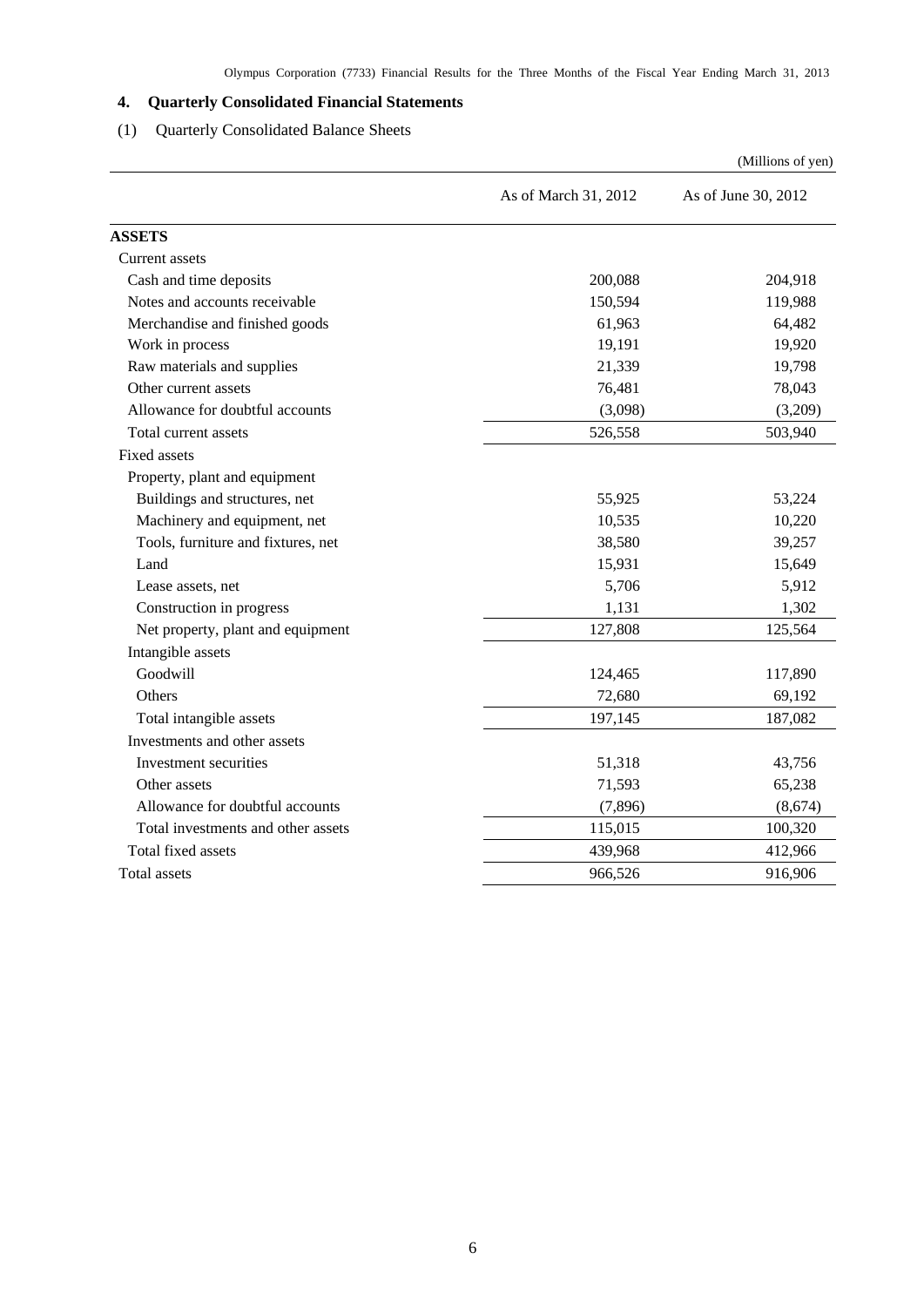|                                                                                          |                      | (Millions of yen)   |
|------------------------------------------------------------------------------------------|----------------------|---------------------|
|                                                                                          | As of March 31, 2012 | As of June 30, 2012 |
| <b>LIABILITIES</b>                                                                       |                      |                     |
| <b>Current liabilities</b>                                                               |                      |                     |
| Notes and accounts payable                                                               | 75,330               | 58,670              |
| Short-term borrowings                                                                    | 92,075               | 89,769              |
| Current maturities of bonds                                                              | 20,040               | 20,040              |
| Income taxes payable                                                                     | 8,228                | 8,061               |
| Provision for product warranties                                                         | 7,336                | 6,804               |
| Other reserves                                                                           | 18                   |                     |
| Other current liabilities                                                                | 117,366              | 116,568             |
| Total current liabilities                                                                | 320,393              | 299,912             |
| Non-current liabilities                                                                  |                      |                     |
| Long-term bonds, less current maturities                                                 | 90,080               | 90,060              |
| Long-term borrowings, less current maturities                                            | 440,231              | 438,508             |
| Severance and retirement allowance                                                       | 23,922               | 23,711              |
| Provision for loss on business liquidation                                               | 3,205                | 1,811               |
| Other reserves                                                                           | 140                  | 161                 |
| Other non-current liabilities                                                            | 40,527               | 39,530              |
| Total non-current liabilities                                                            | 598,105              | 593,781             |
| <b>Total liabilities</b>                                                                 | 918,498              | 893,693             |
| <b>NET ASSETS</b>                                                                        |                      |                     |
| Shareholders' equity                                                                     |                      |                     |
| Common stock                                                                             | 48,332               | 48,332              |
| Capital surplus                                                                          | 54,788               | 54,788              |
| Retained earnings                                                                        | 60,197               | 55,525              |
| Treasury stock, at cost                                                                  | (11,249)             | (11,250)            |
| Total shareholders' equity                                                               | 152,067              | 147,395             |
| Accumulated other comprehensive income                                                   |                      |                     |
| Net unrealized holding gains (losses) on available-for-<br>sale securities, net of taxes | 3,128                | (2,293)             |
| Net unrealized gains (losses) on hedging derivatives, net<br>of taxes                    | (1,268)              | 85                  |
| Foreign currency translation adjustments                                                 | (102,067)            | (118, 445)          |
| Pension liability adjustment of foreign subsidiaries                                     | (7,090)              | (6,795)             |
| Total accumulated other comprehensive income                                             | (107, 297)           | (127, 448)          |
| Minority interests                                                                       | 3,258                | 3,266               |
| Total net assets                                                                         | 48,028               | 23,213              |
| Total liabilities and net assets                                                         | 966,526              | 916,906             |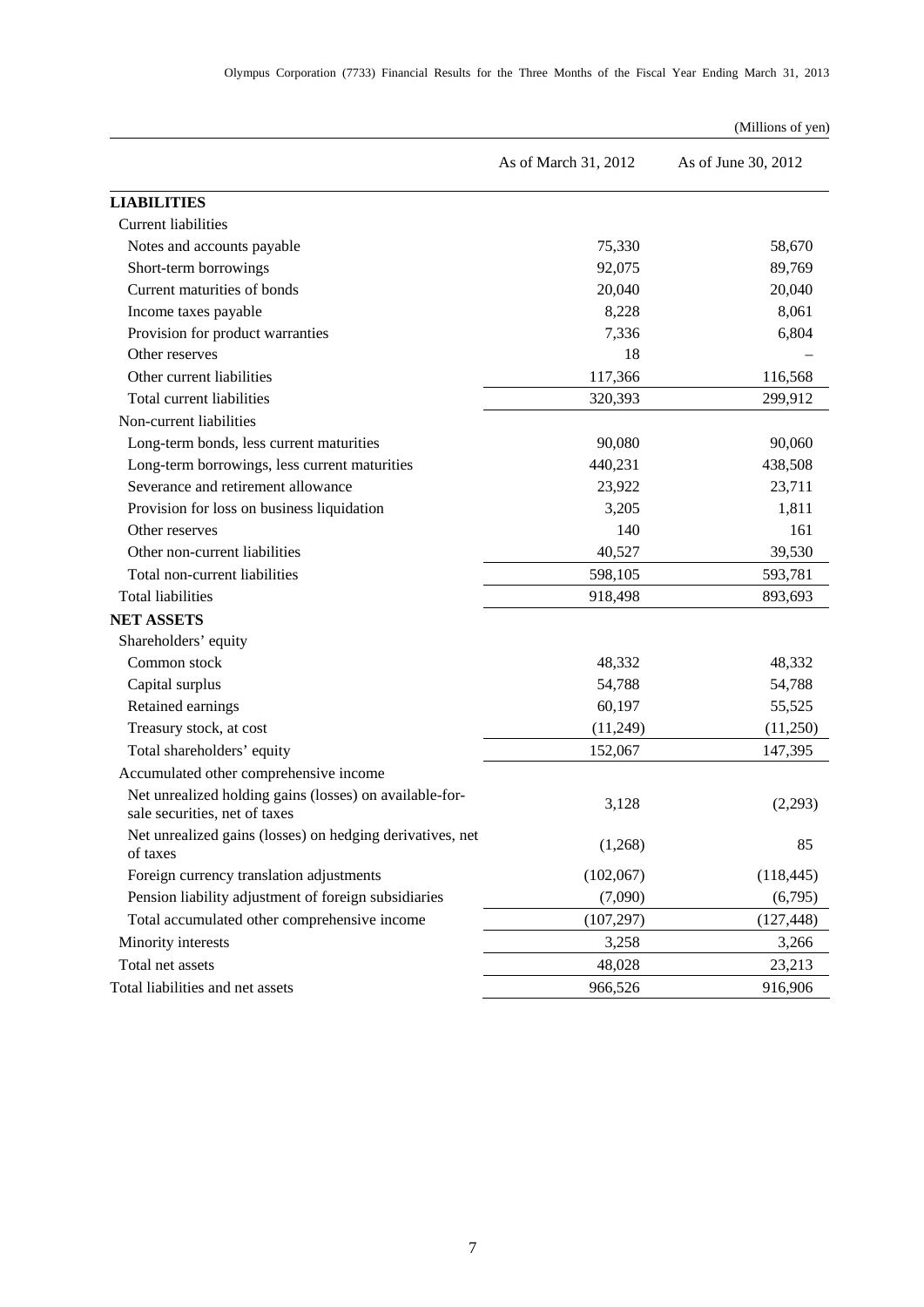## <span id="page-9-0"></span>(2) Quarterly Consolidated Statements of Income and Quarterly Consolidated Statements of Comprehensive Income

Quarterly Consolidated Statements of Income (cumulative)

<span id="page-9-1"></span>

|                                                          |                                     | (Millions of yen)                   |
|----------------------------------------------------------|-------------------------------------|-------------------------------------|
|                                                          | Three months ended<br>June 30, 2011 | Three months ended<br>June 30, 2012 |
| Net sales                                                | 198,572                             | 189,542                             |
| Costs of sales                                           | 108,738                             | 102,897                             |
| Gross profit                                             | 89,834                              | 86,645                              |
| Selling, general and administrative expenses             | 84,591                              | 84,527                              |
| Operating income                                         | 5,243                               | 2,118                               |
| Non-operating income                                     |                                     |                                     |
| Interest income                                          | 252                                 | 219                                 |
| Dividends income                                         | 411                                 | 449                                 |
| Gain on sales of investment securities                   |                                     | 2,105                               |
| Others                                                   | 787                                 | 1,132                               |
| Total non-operating income                               | 1,450                               | 3,905                               |
| Non-operating expenses                                   |                                     |                                     |
| Interest expenses                                        | 3,226                               | 3,177                               |
| Foreign currency exchange loss                           | 285                                 | 680                                 |
| Others                                                   | 2,331                               | 2,407                               |
| Total non-operating expenses                             | 5,842                               | 6,264                               |
| Ordinary income (loss)                                   | 851                                 | (241)                               |
| <b>Extraordinary losses</b>                              |                                     |                                     |
| Impairment loss on fixed assets                          | 268                                 |                                     |
| Loss on valuation of investment securities               |                                     | 587                                 |
| Settlement package                                       |                                     | 1,231                               |
| Total extraordinary losses                               | 268                                 | 1,818                               |
| Income (loss) before provision for income taxes          | 583                                 | (2,059)                             |
| Income taxes                                             | 1,955                               | 2,311                               |
| Loss before minority interests                           | (1,372)                             | (4,370)                             |
| Minority interest in income of consolidated subsidiaries | 51                                  | 86                                  |
| Net loss                                                 | (1, 423)                            | (4, 456)                            |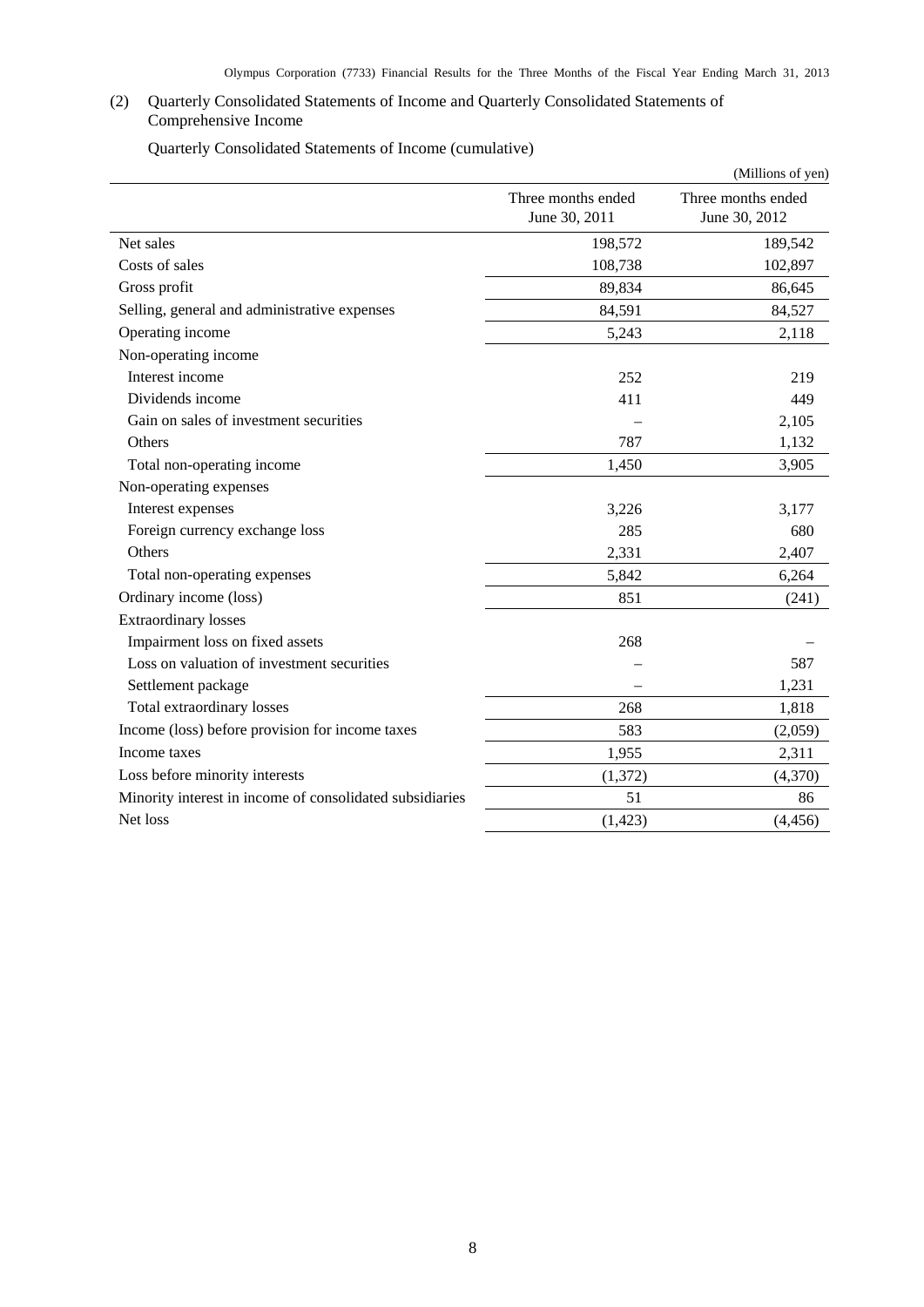<span id="page-10-0"></span>

|                                                                                          |                                     | (Millions of yen)                   |  |
|------------------------------------------------------------------------------------------|-------------------------------------|-------------------------------------|--|
|                                                                                          | Three months ended<br>June 30, 2011 | Three months ended<br>June 30, 2012 |  |
| Loss before minority interests                                                           | (1,372)                             | (4,370)                             |  |
| Other comprehensive income                                                               |                                     |                                     |  |
| Net unrealized holding gains (losses) on available-for-<br>sale securities, net of taxes | (1,746)                             | (5,424)                             |  |
| Net unrealized gains (losses) on hedging derivatives, net<br>of taxes                    | 570                                 | 1,353                               |  |
| Foreign currency translation adjustments                                                 | (7,020)                             | (16, 409)                           |  |
| Pension liability adjustment of foreign subsidiaries                                     | 81                                  | 295                                 |  |
| Share of other comprehensive income of associates<br>accounted for using equity method   | (2)                                 | 2                                   |  |
| Total other comprehensive income                                                         | (8,117)                             | (20, 183)                           |  |
| Comprehensive income                                                                     | (9,489)                             | (24, 553)                           |  |
| (Comprehensive income attributable to)                                                   |                                     |                                     |  |
| Comprehensive income attributable to owners of the<br>parent                             | (9,533)                             | (24, 607)                           |  |
| Comprehensive income attributable to minority interests                                  | 44                                  | 54                                  |  |

# Quarterly Consolidated Statements of Comprehensive Income (cumulative)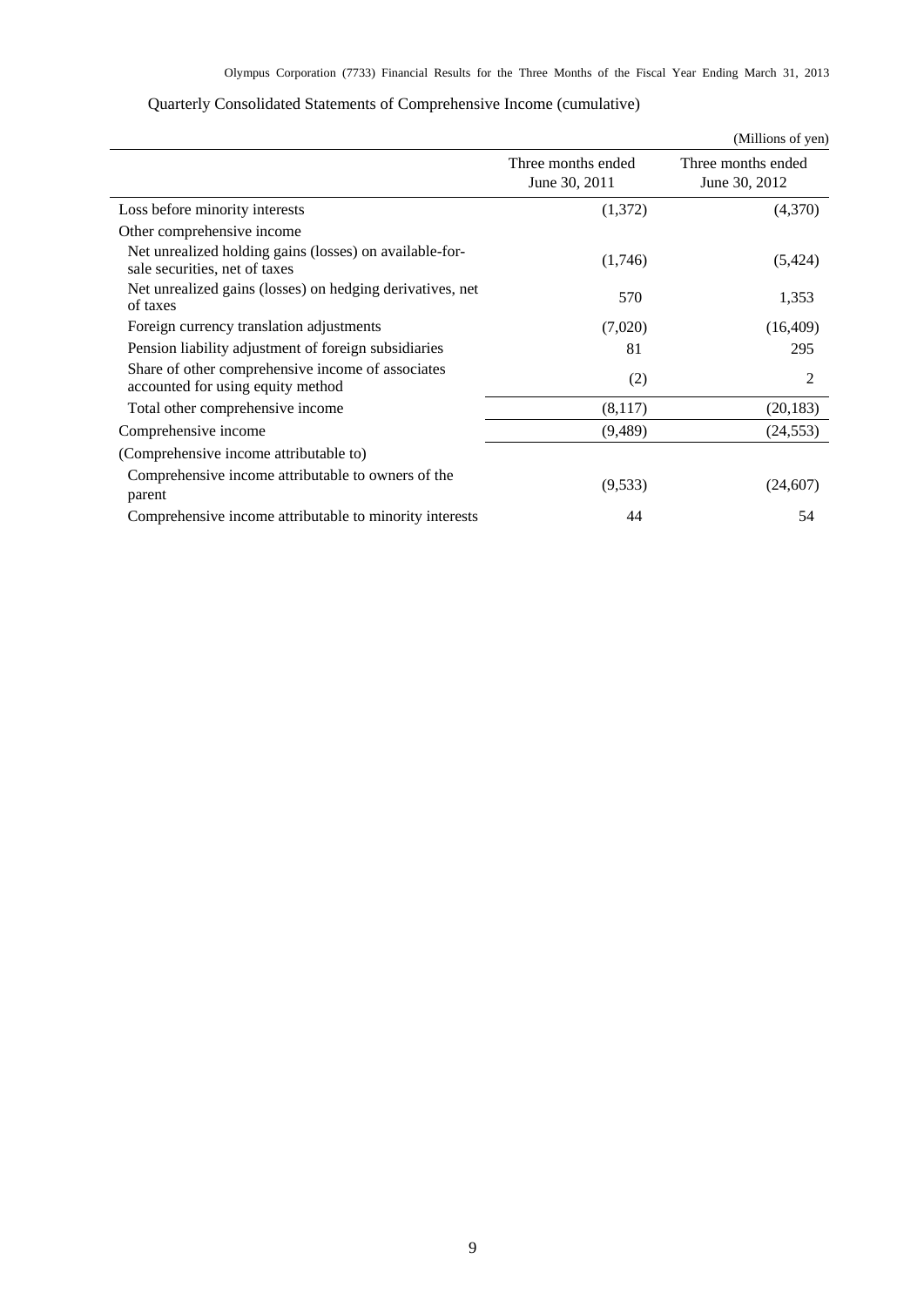<span id="page-11-0"></span>(3) Notes on Premise of Going Concern

No items to report

<span id="page-11-1"></span>(4) Notes on Significant Changes in the Amount of Shareholders' Equity

No items to report

## <span id="page-11-2"></span>(5) Segment Information

- I. Three months of the fiscal year ended March 31, 2012 (from April 1, 2011 to June 30, 2011)
	- 1. Information regarding net sales and income/loss by reportable segment

| (Millions of yen)                                                                                |                    |                                              |                    |                                        |              |                |                            |                                                                  |
|--------------------------------------------------------------------------------------------------|--------------------|----------------------------------------------|--------------------|----------------------------------------|--------------|----------------|----------------------------|------------------------------------------------------------------|
|                                                                                                  | Reportable Segment |                                              |                    |                                        |              | Amount on      |                            |                                                                  |
|                                                                                                  | Medical<br>Systems | Life<br>Science and<br>Industrial<br>Systems | Imaging<br>Systems | Information<br>&<br>Communica-<br>tion | Others       | Total          | Adjustment<br>(Note 1)     | quarterly<br>consolidated<br>statements of<br>income<br>(Note 2) |
| <b>Sales</b><br>Sales to outside<br>customers<br>Internal sales or<br>transfer among<br>segments | 77,643<br>19       | 20,567<br>43                                 | 34,259<br>18       | 52,618<br>$\overline{\phantom{0}}$     | 13,485<br>29 | 198,572<br>109 | $\qquad \qquad -$<br>(109) | 198,572                                                          |
| Total                                                                                            | 77,662             | 20,610                                       | 34,277             | 52,618                                 | 13,514       | 198,681        | (109)                      | 198,572                                                          |
| Segment profit (loss)                                                                            | 10,918             | 517                                          | 370                | 1,013                                  | (1,140)      | 11,678         | (6, 435)                   | 5,243                                                            |

Notes:

- 1. The deduction of ¥6,435 million listed as an adjustment to segment profit (loss) includes corporate expenses of ¥6,435 million not allocated to any reportable segment. These corporate expenses mostly consisted of expenses related to the corporate center of the parent company (management departments such as the Administrative Department) and the Research & Development Center.
- 2. Segment profits are adjusted to agree with operating income on quarterly consolidated statements of income.
- 2. Information regarding impairment loss on fixed assets, goodwill and negative goodwill, etc. by reportable segment

(Significant impairment loss on fixed assets)

No items to report

(Significant changes in the amount of goodwill)

No items to report

(Significant gain on negative goodwill)

No items to report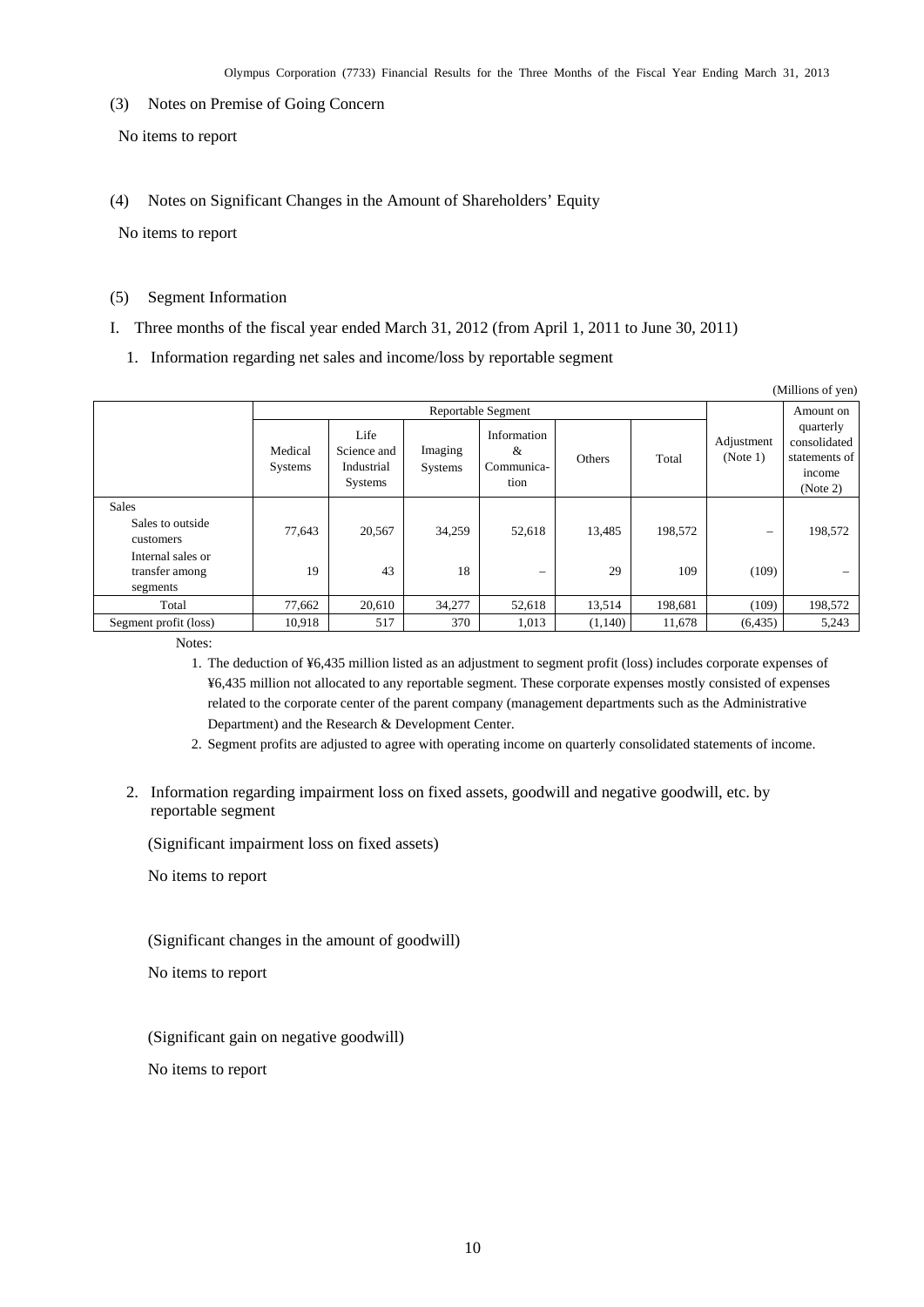#### II. Three months of the fiscal year ending March 31, 2013 (from April 1, 2012 to June 30, 2012)

1. Information regarding net sales and income/loss by reportable segment

| (Millions of yen)                               |                           |                                              |                    |                                        |         |           |                          |                                                                  |
|-------------------------------------------------|---------------------------|----------------------------------------------|--------------------|----------------------------------------|---------|-----------|--------------------------|------------------------------------------------------------------|
|                                                 | <b>Reportable Segment</b> |                                              |                    |                                        |         | Amount on |                          |                                                                  |
|                                                 | Medical<br>Systems        | Life<br>Science and<br>Industrial<br>Systems | Imaging<br>Systems | Information<br>&<br>Communica-<br>tion | Others  | Total     | Adjustment<br>(Note 1)   | quarterly<br>consolidated<br>statements of<br>income<br>(Note 2) |
| <b>Sales</b>                                    |                           |                                              |                    |                                        |         |           |                          |                                                                  |
| Sales to outside<br>customers                   | 78,402                    | 17,697                                       | 28,849             | 53,865                                 | 10,729  | 189,542   | $\overline{\phantom{0}}$ | 189,542                                                          |
| Internal sales or<br>transfer among<br>segments | 36                        |                                              | 12                 | $\overline{\phantom{0}}$               | 20      | 69        | (69)                     |                                                                  |
| Total                                           | 78,438                    | 17,698                                       | 28,861             | 53,865                                 | 10,749  | 189,611   | (69)                     | 189,542                                                          |
| Segment profit (loss)                           | 12,378                    | (403)                                        | (1,533)            | 548                                    | (1,052) | 9,938     | (7,820)                  | 2,118                                                            |

Notes:

1. The deduction of ¥7,820 million listed as an adjustment to segment profit (loss) includes corporate expenses of ¥7,820 million not allocated to any reportable segment. These corporate expenses mostly consisted of expenses related to the corporate center of the parent company (management departments such as the Administrative Department) and the Research & Development Center.

2. Segment profits are adjusted to agree with operating income on quarterly consolidated statements of income.

2. Information regarding impairment loss on fixed assets, goodwill and negative goodwill, etc. by reportable segment

(Significant impairment loss on fixed assets)

No items to report

(Significant changes in the amount of goodwill)

No items to report

(Significant gain on negative goodwill)

No items to report

<span id="page-12-0"></span>(6) Important Subsequent Event

(Filing of lawsuit against the Company)

The Company had a lawsuit filed against it after the end of the first quarter. The overview of the lawsuit is as follows.

1. Date of filing

July 23, 2012

- 2. Name, address and representative of plaintiff
	- 1) Name: Terumo Corporation
	- 2) Address: 44-1, Hatagaya 2-chome, Shibuya-ku, Tokyo
	- 3) Representative: Yutaro Shintaku, Representative Director